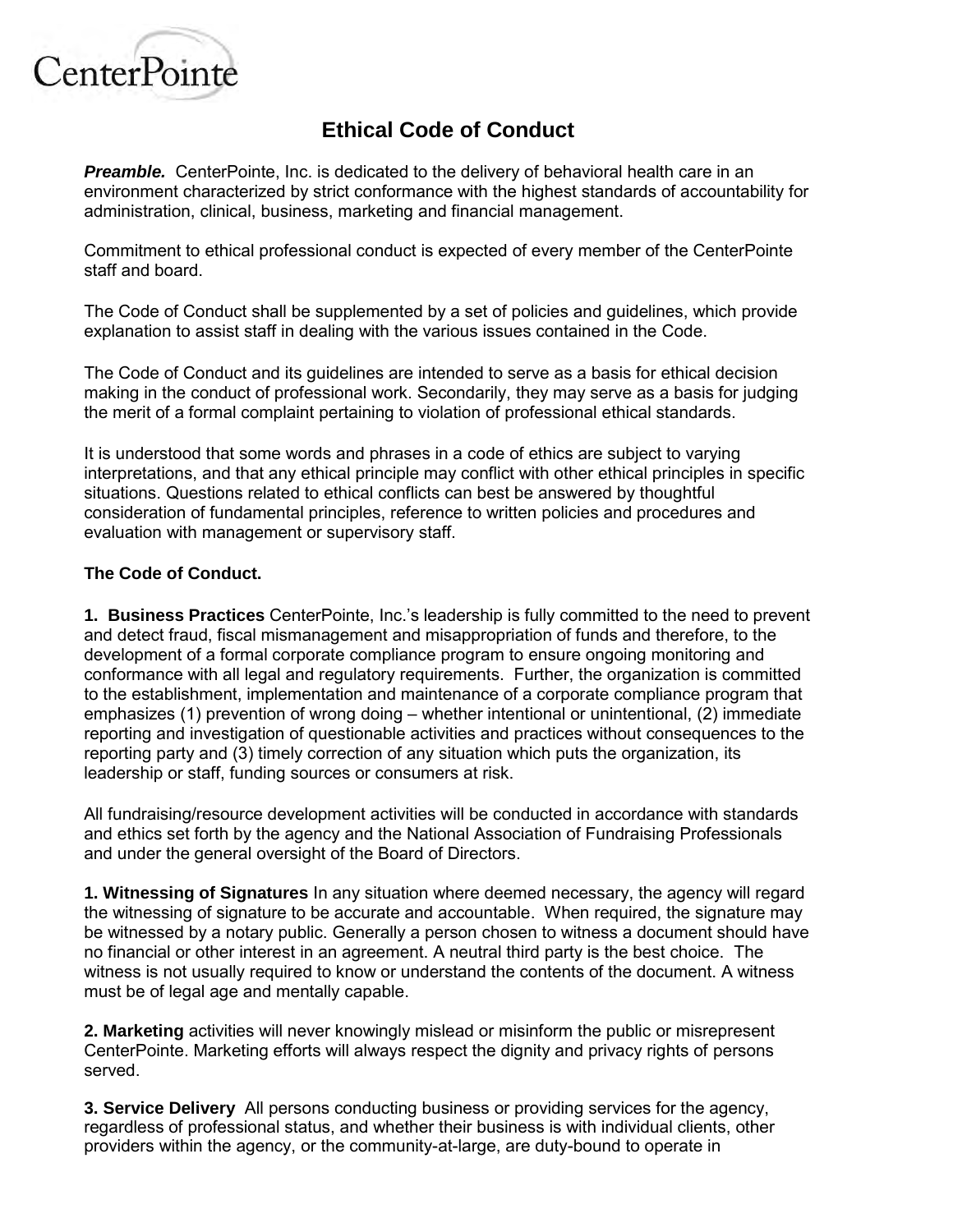accordance with the generally accepted ethical principles of beneficence, non-malfeasance, respect for individual autonomy, and justice, as described below:

## 1) **Beneficence: the duty to promote the welfare of, and prevent harm to, all persons receiving services.**

We recognize the importance of responding promptly and courteously to the needs of service recipients. We are committed to providing the highest possible quality of care to service recipients, and continuously monitor and seek to improve the quality of those services. We expect all persons providing services on behalf of the agency to vigorously and continuously pursue professional competence and excellence.

As reflected in the agency's Core Values, we are also committed to equal opportunity, equitable compensation, professional development and the general welfare of staff/consultants/students/volunteers. We also recognize CenterPointe's role as a citizen of the community, and our obligation to promote the welfare of the community and, whenever possible, to prevent harm to other citizens of the community (e.g., duty to warn).

2) **Non-malfeasance: the duty to do no harm to persons receiving services.** All persons providing services on behalf of the agency are expected to remain aware of the risk for harm, and to reduce that risk by all means possible.

Such means include, but are not limited to, the following:

--implementation of Special Alert Status for clients at risk for harm;

--referral for services beyond the scope of our expertise or ability to provide --strict avoidance of dual relationships (e.g., social, financial, sexual, etc.), intentional or inadvertent, with individual clients or their families at any time during or after services have been provided;

--strict avoidance of all other conflicts of interest;

--reporting of ethical violations to supervisors, agency administration, and relevant certifying/licensing bodies;

--honesty and integrity in reporting of all operations, both internally and externally;

--regularly scheduled staff training which addresses the most common sources of inadvertently harmful effects such as boundary violations, violations of confidentiality, misdiagnosis, counter-transference, etc.;

--regularly scheduled supervision for all staff;

--Continuous Quality Improvement activities;

--and the expectation that all staff/consultants/students/volunteers will contribute to a healthy work environment by encouraging open communication, free and open debate about issues impacting services, personal and professional growth, cooperation, a positive attitude toward the work we do, and by resisting the cynicism and passive-aggressiveness that so often undermines the human service organizations and ultimately harms service recipients.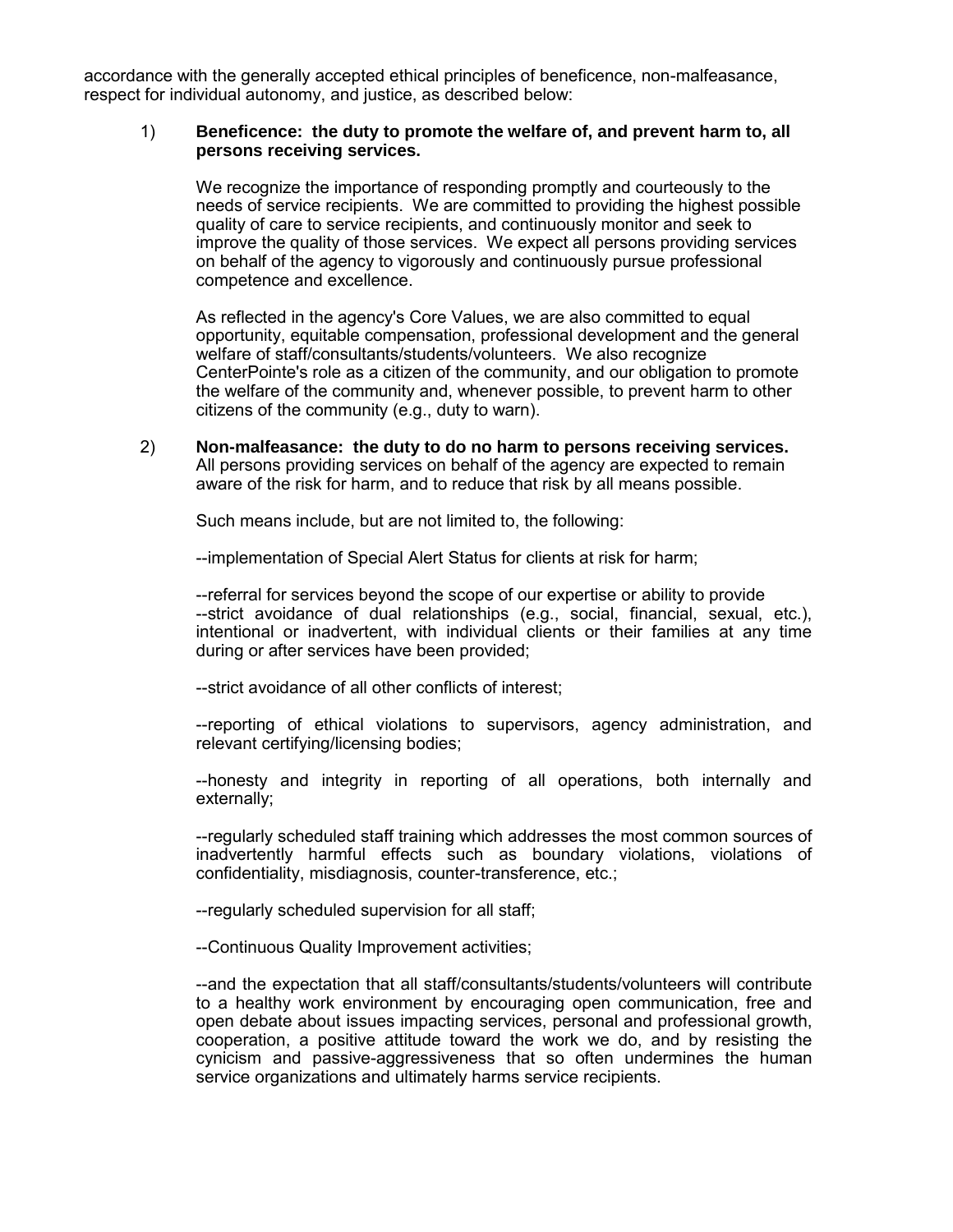## 3) **Respect for client autonomy**

It is our duty to recognize the recipient's right and responsibility to make his/her own decisions, and also recognizing the potential conflict between the duty to respect client autonomy and the duty to prevent harm. All recipients have:

--the right to participate in any plans (including treatment plans) made in their interests;

--the right to refuse services (unless otherwise stipulated by court order, and with the understanding that refusal of specific services of an CenterPointe program may jeopardize status as a client of that program);

--the right to due process; with regard to agency policy & procedures;

--the right to expect that their transactions with CenterPointe will be treated confidentially;

--the right to respect for their moral, religious, and cultural values, whether or not we as individuals share those values, and whether or not specific moral religious or cultural practices must be limited in order to prevent harm to self or others.

**4. Conflict of Interest in Service Delivery** CenterPointe employees should be alert to and avoid conflicts of interest that interfere with the exercise of professional discretion and impartial judgment. Employees should inform clients when a real or potential conflict of interest arises and take reasonable steps to resolve the issue in a manner that makes the clients' interests primary and protects clients' interests to the greatest extent possible. In some cases, protecting clients' interests may require termination of the professional relationship with proper referral of the client.

Agency staff should not take unfair advantage of any professional relationship or exploit others to further their personal, religious, political, or business interests.

**5. Personal Fundraising** Employees shall not engage in coercive solicitation of coworkers such as seeking donations, encouraging purchases or taking a position on an issue outside the workplace. Employees receiving unwanted solicitations are encouraged to address the issue with their coworker and/or report the matter to their supervisor and/or agency management.

**6. Exchange of gifts, gratuities and money** CenterPointe employees should always interact "therapeutically" in their relationship with clients. Employees do not give or accept items (money, personal items, cd's, cigarettes, clothes, etc.) from or to clients. Agency staff members do not allow pictures to be taken or exchanged. Agency staff should not have any reason to accept money or gratuities from clients, external agencies, funders, or other vendors. If an employee receives a gift during service for the agency from an external vendor or referral source, the gift should be turned in to the employees supervisor and considered a donation.

**7. Personal Property** CenterPointe cannot be responsible for loss of personal property that is damaged or stolen. Employees are responsible for personal property/items/belongings brought to the workplace. CenterPointe prohibits any items on the premises or worksite that are sexually suggestive, offensive, or demeaning to specific individuals or groups, along with firearms or weapons. All personal property may be inspected for purposes of enforcing the organization's policies and to protect against theft.

**7. Setting Boundaries** CenterPointe employees should not engage in dual or multiple relationships with clients or former clients, in which there is a risk of exploitation or potential harm to the client. In instances when dual or multiple relationships are unavoidable, agency staff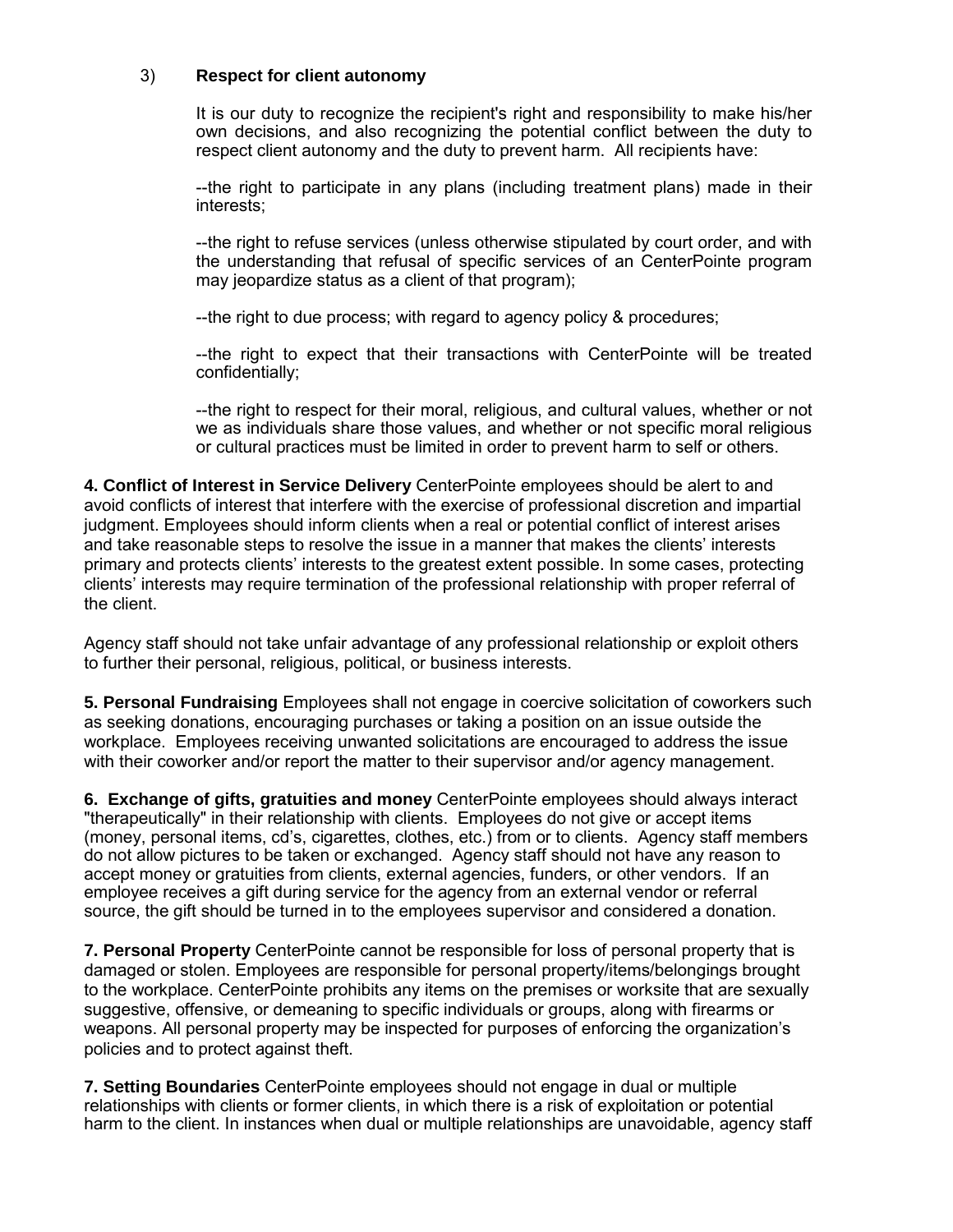should take steps to protect clients and are responsible for setting clear, appropriate, and culturally sensitive boundaries.

It is the policy of CenterPointe that all staff, consultants, interns/externs, and volunteers who are bound by codes of ethics for their professions (psychiatrists, psychologists, social workers, nurses, licensed and/or certified counselors, attorneys, certified recreational therapists) are expected to remain familiar and up-to-date with, and adhere to, their respective codes.

**8. Professional Responsibilities** CenterPointe's goal is to establish a high standard of performance, professionalism, and ethical conduct. We create an environment that fosters ethical behavior, where no employee will ever feel the need to compromise personal integrity to help achieve our mission.

The code of conduct is applicable to all staff, consultants and contractual employees, regardless of their professional functions, the settings in which they work, or the population they serve. To that end:

- Staff will strictly adhere to established rules of confidentiality regarding all records, materials and knowledge concerning persons served in accordance with all current government and program regulations.
- While working under CenterPointe's Ethical Code of Conduct, the staff, consultants and contractual employees must be conscientious, committed, and honest in their work and all duties related to their respective jobs within the organization.

In addition, CenterPointe employees are expected to comply with the ethical codes of conduct outlined by their respective licensing or certifying boards.

**9. Human Resources** CenterPointe strives to recruit, manage, develop and retain employees who meet the needs of the clients served and contribute to the accomplishment of the agency's mission. In doing so we strive to ensure compliance with Equal Employment Opportunity and Workforce Diversity guidelines and encourage hiring of qualified candidates who reflect the diversity of the community and population served. The Board of Directors and staff of CenterPointe will not discriminate against any person in recruitment, examination, appointment, training, promotion, retention, or any other personnel action because of race, color, national origin, gender, age, disability, marital status, sexual orientation, political affiliation, religion, and receipt of public assistance or other factors which cannot be lawfully used as the basis for employment decisions.

**10. Contractual Relationships** As part of standard business practices, CenterPointe may enter into contractual arrangements for appropriate goods or services. The following guidelines will be adhered to:

Contracts will be executed by the Executive Director or designee and the contracting party; each legally qualified to commit the contracting entity to a binding contract.

The contract will clearly establish:

- The nature of services to be performed.
- The period of the agreement.
- If applicable, the conditions under which the contract will be reviewed, renewed and/or terminated and venue for addressing perceived breaches of the contract.
- The contract clearly states financial arrangements.
- **The contract addresses necessary accounting procedures for revenue and expenditures.**
- If applicable, Federal and State requirements are adequately addressed within the scope of the contract